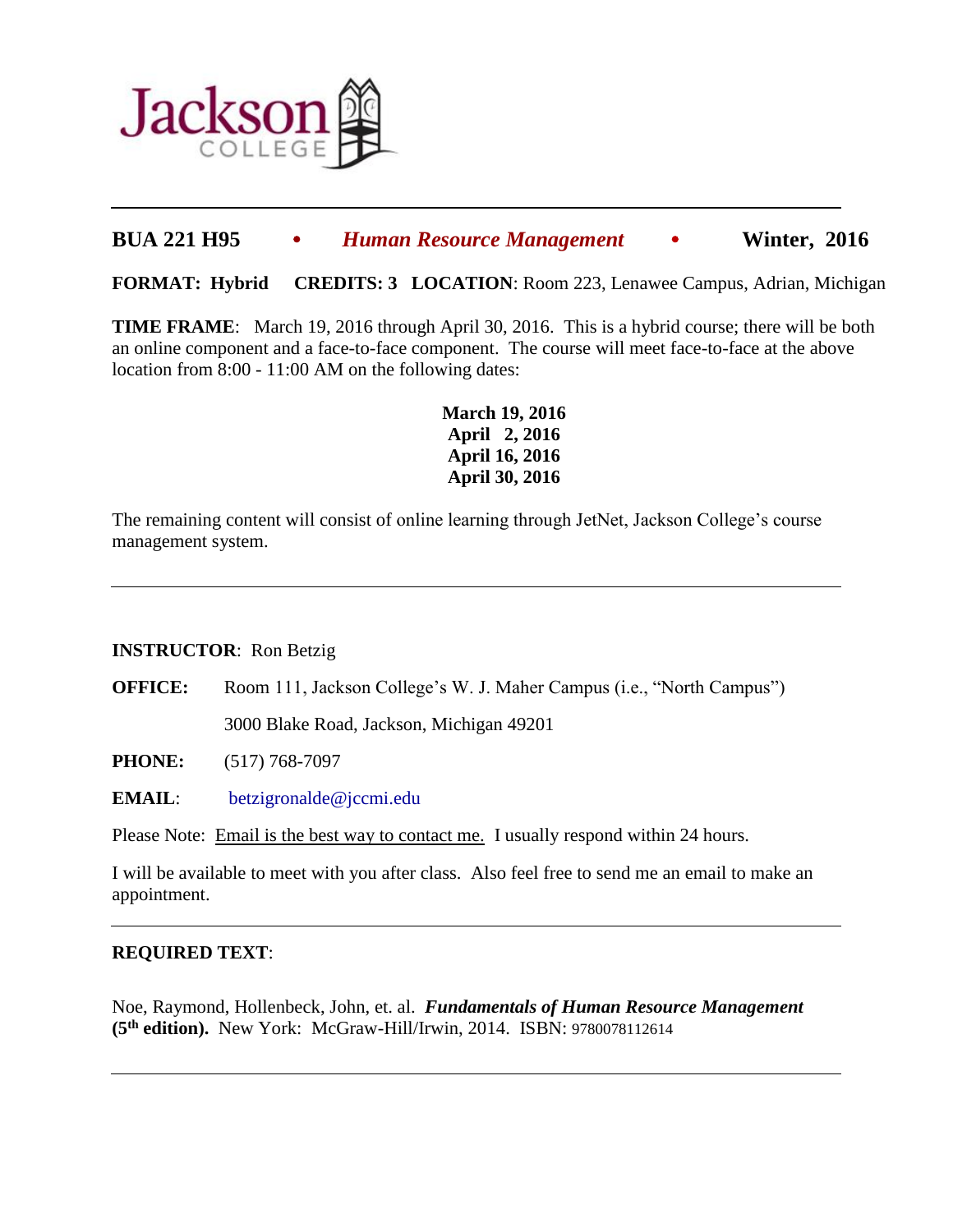**OPTIONAL TEXTS: (You won't have to read these books during the course; they are good resources in case you want to delve deeper into the study of human resource management):** 

Bradberry, Travis, Greaves, Jean, and Lencioni, Patrick. *Emotional Intelligence 2.0.* TalentSmart, 2009. ISBN: 978-0-9743206-2-5.

Christensen, Clayton M., Allworth, James, & Dillon, Karen. *How Will You Measure Your Life?* HarperCollins, 2012. ISBN: 9780062102416.

Collins, Jim. *Good to Great*. HarperCollins, 2001. ISBN: 0066620996.

Collins, Jim. *How the Mighty Fall*. HarperCollins, 2009. ISBN-10: 0977326411*; ISBN*-13: 978- 0977326419.

Fisher, Roger and Ury, William. Getting to Yes: Negotiating Agreement Without Giving In. (3rd Edition). Penguin Books, 2011. ISBN: 9781101539545.

Haudan, Jim. *The Art of Engagement: Bridging the Gap Between People and Possibilities.* New York: McGraw Hill, 2008. ISBN-13: 978-0071544856 ISBN-10: 9780071544856

Keller, Timothy. *Every Good Endeavor.* Dutton, 2012. ISBN: 978-0-525-95270-1.

Krzyzewski, Mike. *Beyond Basketball: Coach K's Keywords for Success*. Warner Books, 2006. ISBN-13: 9780446580496.

Mycoskie, Blake. *Start Something That Matters*. Spiegel & Grau, 2012. ISBN 978-0-8129-8144-5.

Lencioni, Patrick. *The Advantage: Why Organizational Health Trumps Everything Else in Business.* Jossey-Bass, 2012. ISBN: 9780470941522.

Lencioni, Patrick. Death by Meeting. Jossey-Bass, 2004. ISBN: 0-7879-6805-6.

Lencioni, Patrick. *The Five Dysfunctions of a Team: A Leadership Fable.* Jossey-Bass, 2002. ISBN: 0787960756.

Maxwell, John*. Leadership Gold*. Nashville: Thomas Nelson, 2008.

Ortberg, John. *The Me I Want to Be.* Zondervan, 2009. ISBN: 978-0-310-27592-3.

Sheridan, Richard. *Joy, Inc.: How We Built a Workplace People Love*. Penguin Group, 2013. ISBN: 978-0-689-15170-3.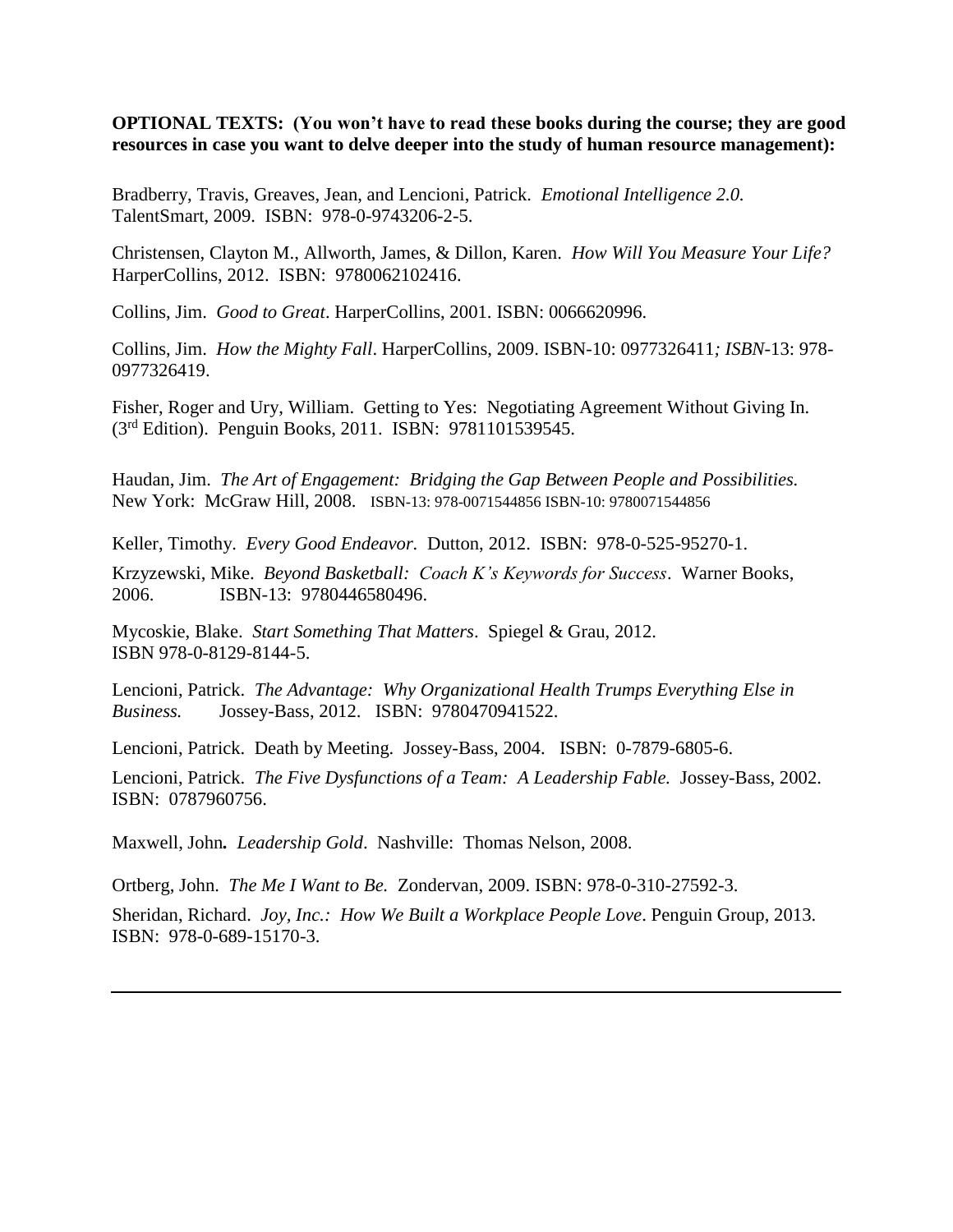## **COURSE DESCRIPTION:**

Create and maintain a desirable and productive work place by applying management skills with emphasis on improving performance and career development. Topics include: employment law, recruitment and selection, placement techniques, interview methods, job analysis, staffing, training and development, performance appraisals, team building, benefit administration, government regulation, compensation systems, health and safety, and labor-management issues.

**COURSE OBJECTIVES**: The Board of Trustees of Jackson Community College has established a set of Associated Degree Outcomes (ADOs) to be achieved by every student.

This course will specifically address ADO 9: Work productively with others, recognizing individual contributions to group success.

## **COURSE STRUCTURE**:

A *variety of methods* will be used to enhance your understanding of human resource management. Lectures, power point presentations, and videos will present current issues in the discipline. Small group projects will develop teamwork and networking skills. Concepts from the readings will be discussed, so it is imperative that the required reading for each class be completed in advance. All classes will be highly interactive—*as with any business, growth and synergies are most effectively achieved when all members are actively contributing.* Assignments, quizzes, and active participation will be graded, as described below.

### **EXPECTATIONS OF THE INSTRUCTOR**:

- 1. Provide a lively and useful learning experience. For this to happen, I encourage you to give me honest, respectful feedback at appropriate times regarding what is working for you and what we need to do differently.
- 2. Thoroughly prepare the material before class and be prepared to pose and answer relevant questions related to that material.
- 3. Frequently present concepts in more than one way so that students with differing learning styles can better absorb the material.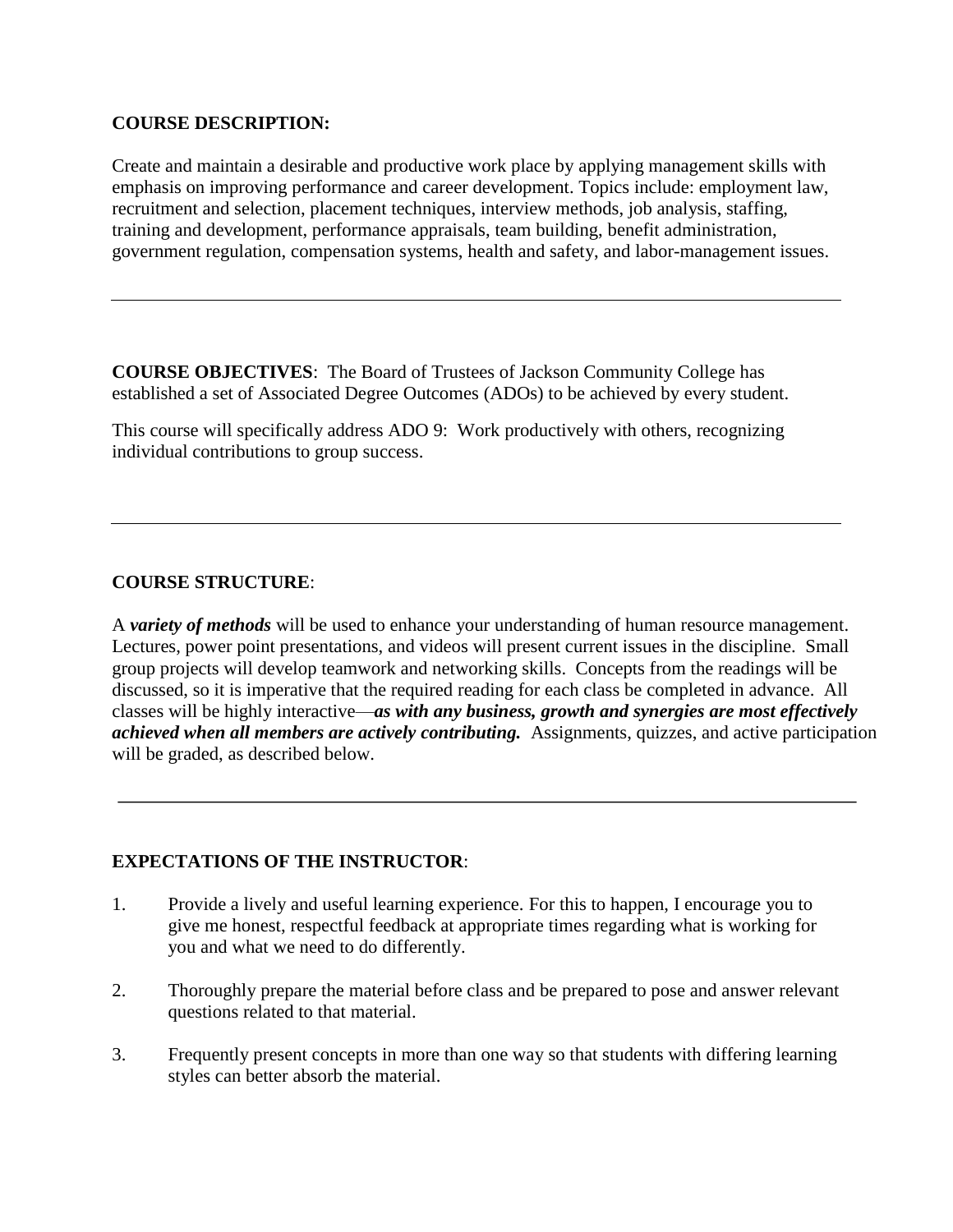- 4. Address your questions during class as time allows.
- 5. Make ample time available outside of class to answer additional questions you may have.
- 6. Give helpful feedback regarding your work.

## **EXPECTATIONS OF THE STUDENT**:

- 1. Submit your work on time. No late work will be accepted. Most work (i.e., assignments, forums, and quizzes) will be submitted online through JetNet, Jackson College's course management system. All required work on JetNet will have specific due dates, so carefully read the description for each piece of work. Feel free to send me an email at [betzigronade@jccmi.edu](mailto:betzigronade@jccmi.edu) if you have questions. NOTE: In the online forums, there will usually be TWO separate due dates: the first date for your initial posting and a second date (when the forum closes) to comment on the initial postings of your classmates.
- 2. Participate actively in class and in the online forums, and treat other with respect…even when you disagree with some of the opinions expressed. I'm happy to report that we've had some interesting disagreements in previous class sessions and forums, but no one has mad disrespectful remarks.
- 3. To help others focus in class, refrain from eating of using technological devices. However, you may bring a covered drink to class. Each class period will include a break during which you are free to have a snack, check email, etc.
- 4. Establish reliable access to a computer with internet connection. The Lenawee campus and the library in Atkinson Hall on the Central campus have these available for you at certain hours of the day. Check the calendars of the relevant site if you plan to use these resources.
- 5. If you must miss a class session, inform me ahead of time when and why this will occur. When you miss a class you are still responsible for any material presented or any assignments given during the missed class I suggest that you exchange phone numbers and email addresses with other students in order to get assignments and other information you missed. Please note that I may withdraw any student who does not attend class for two consecutive sessions.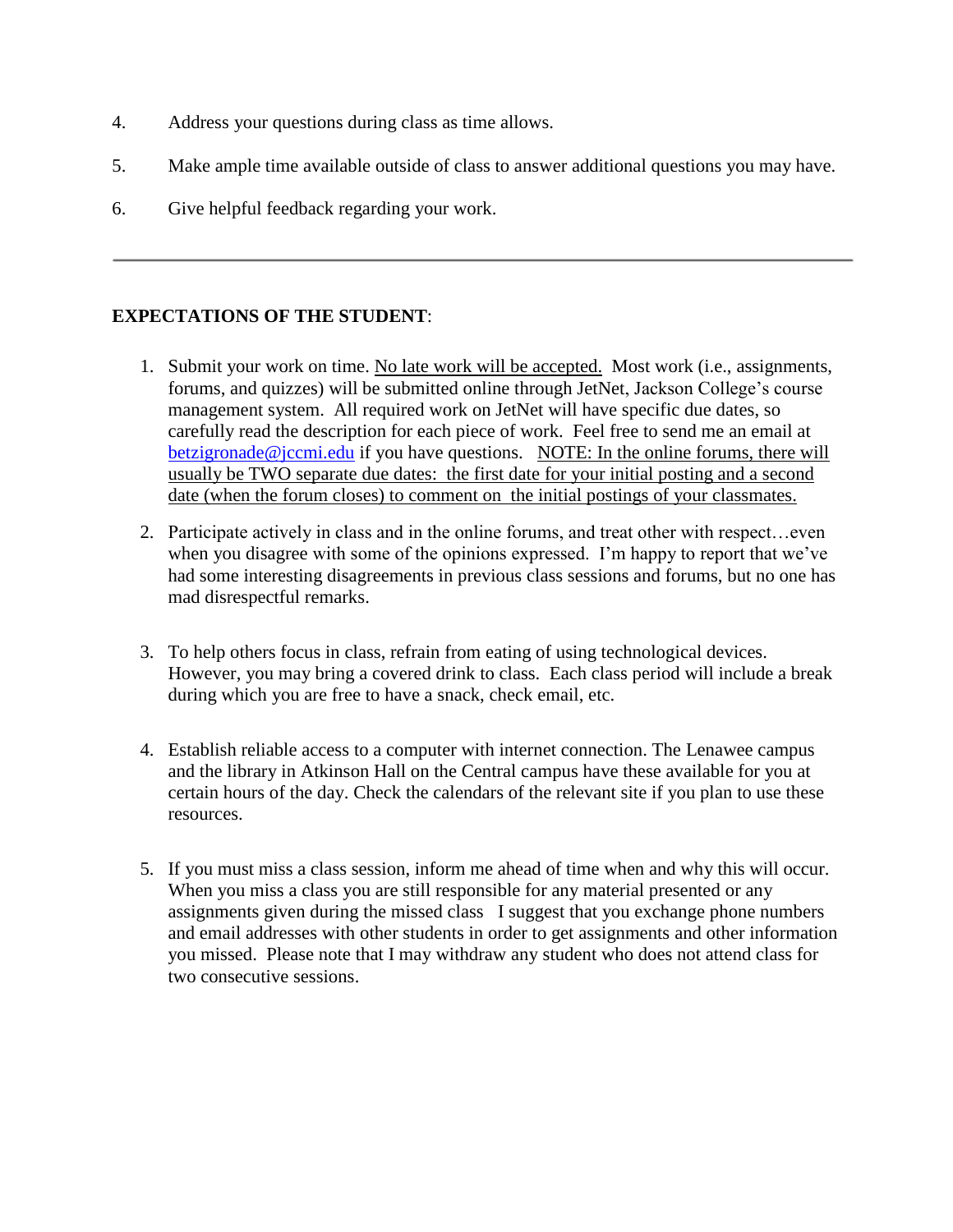| <b>EVALUATION:</b> | Assignments   | 45% |
|--------------------|---------------|-----|
|                    | Participation | 35% |
|                    | Quizzes       | 20% |

**GRADING:** Final grades will be assigned according to the following scale:

| $90 - 100\%$ 4.0 |     | 66 – 69%    | 1.5 |
|------------------|-----|-------------|-----|
| 86 – 89%         | 3.5 | $60 - 65\%$ | 1.0 |
| $80 - 85\%$      | 3.0 | $56 - 59\%$ | 0.5 |
| $76 - 79\%$      | 2.5 | $00 - 55\%$ | 0.0 |
| $70 - 75\%$      | 2.0 |             |     |

Please note that the above figures are thresholds; for example, a percentage of 69.9% is below the threshold of 70% and therefore receives the grade 1.5.

## **SPECIAL POLICIES**

**ACADEMIC HONESTY**: In accordance with Jackson College policy, academic honesty is expected from all students; this includes the expectation that all students will produce their own work and not represent others' work as their own. A failing grade in this course is one of many possible consequences of academic dishonesty.

**WITHDRAWAL DEADLINE** : If you do not wish to receive a grade for this course, you must withdraw before the date printed on the college website.

**INCOMPLETES** will be given only in accordance with Jackson College policy. Please note that incompletes are very rare and that the determination of whether an incomplete will be given is the instructor's decision.

**JC Technology:** If you have trouble with your JC login or other computer issues, please contact the JC Solution Center at 517-796-8539. When e-mailing your instructor, please include your first and last name and put the course number in the subject line. Always save your work and have a back-up plan. Please ask questions and get help early with any concerns you may have including computer problems.